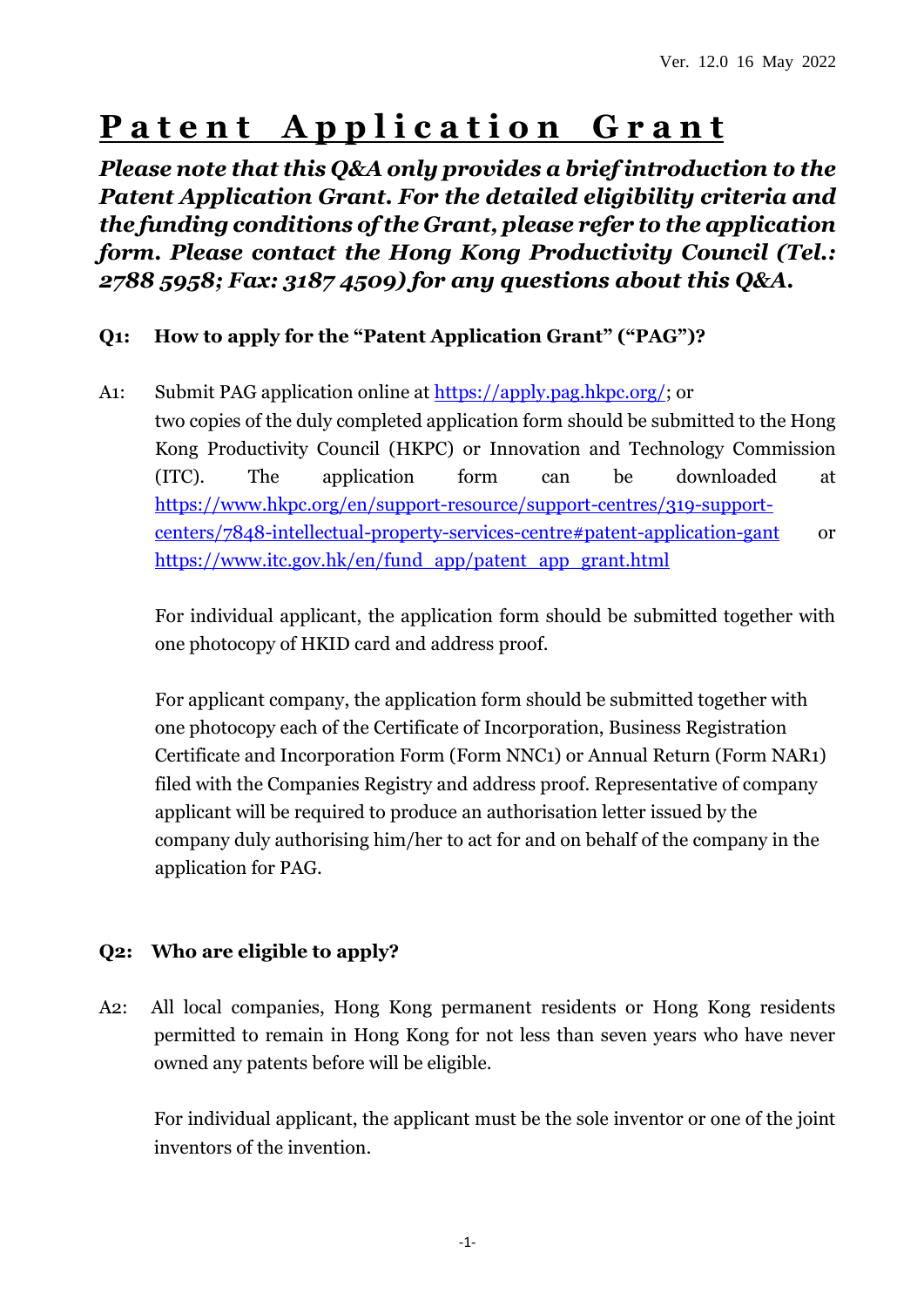For company applicant, the inventor(s) of the invention shall be a directly related party/parties to the applicant company, e.g. owner, shareholder, director, or staff.

The Patent Application Grant (PAG) is a funding scheme to encourage first-time patent seekers that have never owned any patents before and have not received any funding from the PAG, to apply for patent registration. Applicant companies are required to provide information on their shareholder(s) with 50% or more ownership (the major shareholder(s)). Funding support will not be provided if PAG has been granted to the related companies of the applicant company (i.e. companies having the same major shareholder(s)).

## **Q3: If I have already filed a patent application in a particular country, am I still eligible to apply for this Grant?**

A3: You can still apply for the PAG if you do not have any patents granted by any countries or territories when you apply for the PAG. However, the funds can be used only after your application has been approved by the Innovation and Technology Commission and are only released to the implementation agent through which the patent application is administrated.

#### **Q4: Which is the implementation agent?**

A4: The Hong Kong Productivity Council is the implementation agent of the PAG.

## **Q5: Do I need to pay any fees after my application of the "Patent Application Grant" has been approved by the Innovation and Technology Commission?**

A5: Yes. A grant of not more than HK\$250,000 or 90% of the total direct cost of the patent application(s) (including the direct cost for patent search-cum-technical assessment), whichever is lower, will be provided to each approved application. After the approval of PAG, you need to appoint a patent agent for handling the patent application(s) and pay HKPC the remaining direct cost in accordance with the amount on each quotation.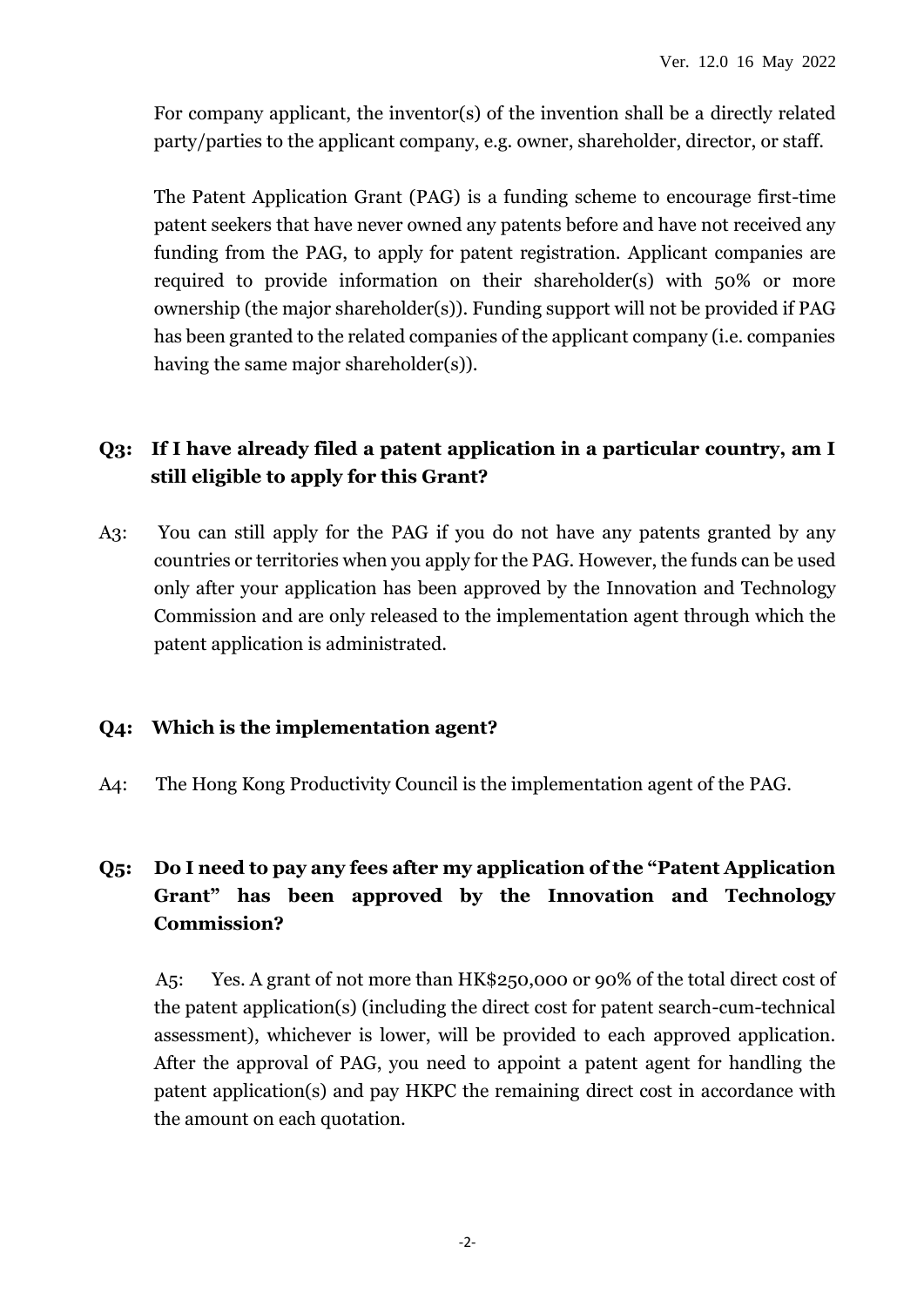Please be reminded that the PAG may not be sufficient to cover the patent application expense, and you have to bear the remaining balance.

#### **Q6: Does PAG only cover the costs for Hong Kong patent applications?**

A6: No. The grant can be used in applying for patents in or outside Hong Kong. However, a grant of not more than HK\$250,000 or 90% of the total direct cost of patent application, whichever is lower, will only be provided to each approved application.

#### **Q7: Does PAG only cover the filing costs for patent applications?**

A7: No. PAG can be used to cover the direct expenses of patent registration, including filing fee, examination fee, issue fee etc. To ensure that sufficient funding is available for the completion of at least one patent registration, a portion of the PAG funding (\$70,000) will be reserved for covering expenses to be incurred in the procedures after the filing of the application(s) to patent office(s), i.e. the post-filing stage<sup>1</sup> of patent application.

#### **Q8: What will be the chance for success for this "Patent Application Grant"?**

A8: Generally, we will conduct patent searches and technical assessments for applicants but the chance of success depends on the quality of invention and the search and assessment results. Since the launching of the PAG in 1998, around half of the applications are successful.

#### **Q9: What is the requirement for the invention to be funded by the PAG?**

A9: Not all inventions will be funded by the PAG. Only inventions that ITC considers as containing technology elements and susceptible of industrial application would be supported by the PAG.

 $\overline{a}$ 

 $<sup>1</sup>$  Filing stage of patent application involves preparation of the patent specification and filing of the patent application(s)</sup> to patent office(s). Post-filing stage refers to all the procedures after the filing stage of patent application. The applicants may seek clarifications from the implementation agent in case of doubts.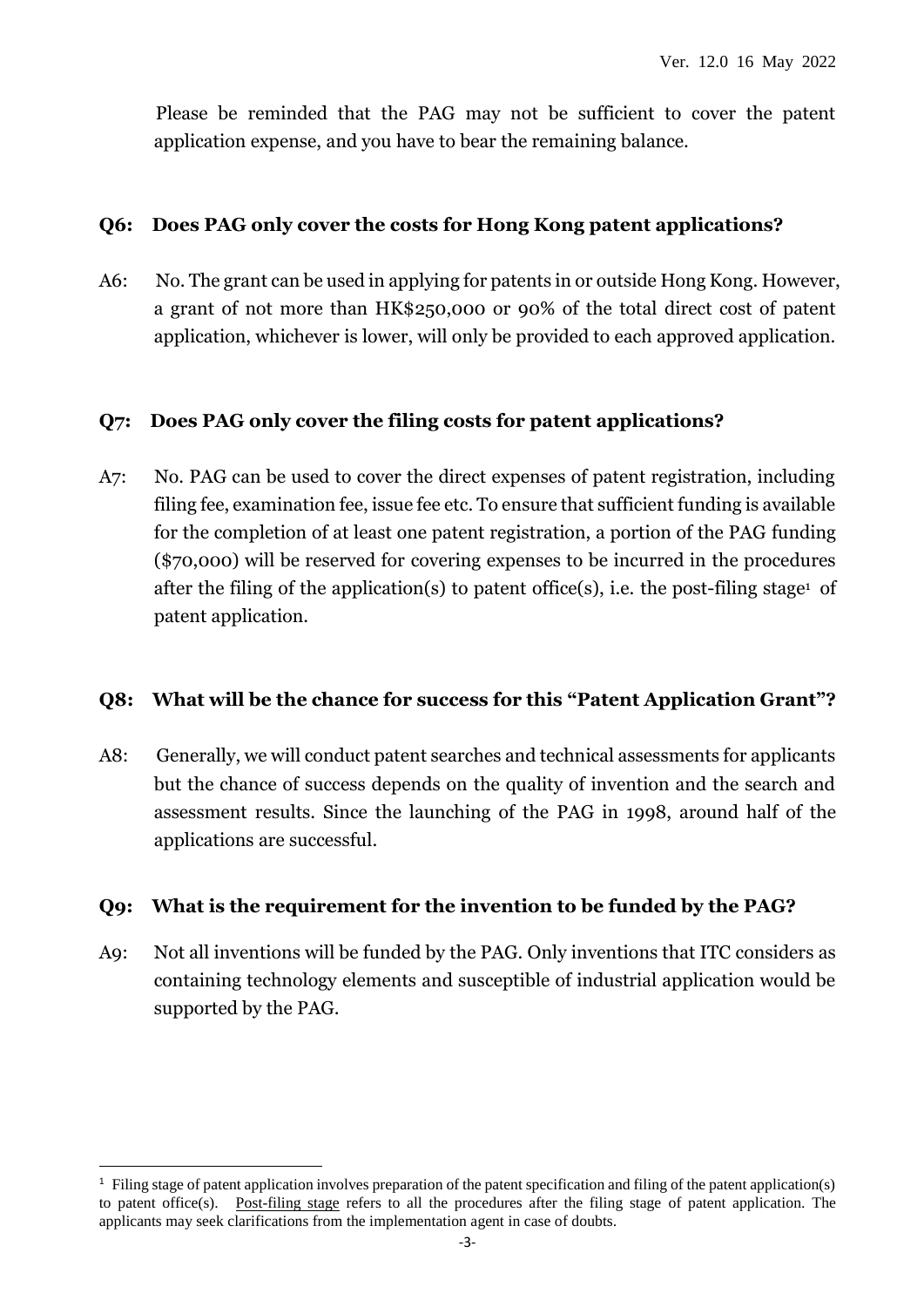#### **Q10: What is the requirement for the appointment of patent agent(s) under the PAG?**

A10: If the application is approved, the applicant has to appoint a patent agent to handle the patent application. The Guide for Patent Agents was first issued in February 2019 and the latest version is available at the below link:

[https://www.hkpc.org/en/support-resource/support-centers/intellectual](https://www.hkpc.org/en/support-resource/support-centers/intellectual-property-services-centre#patent-application-grant)[property-services-centre#patent-application-grant](https://www.hkpc.org/en/support-resource/support-centers/intellectual-property-services-centre#patent-application-grant)

Referring to the Guide for Patent Agents, we would like to draw your attention that in the assessment period, if the search report result is unfavourable but the applicant would like to proceed with the application, the applicant has to appoint a patent agent to provide third party advice to confirm the patentability of the invention. To ensure the impartiality of patentability advice, the patent agent providing the patentability advice should have no direct or indirect relationship/association with the patent agent to be appointed to handle the patent application matters after approval of the PAG application.

For individual applicant, the applicant should have no direct or indirect financial, commercial, personal or other interests in, or have any association or connection with the owners, shareholders or management of the appointed patent agent(s) and the staff(s) responsible for handling the application.

The applicant(s), and the owner(s), shareholder(s), director(s), officer(s) or management of the company applicant(s) should have no direct or indirect pecuniary or other personal interests in, or have any association or connection with the owner(s), shareholder(s), officer(s) or management of the appointed patent agent and/or the staff responsible for handling the application.

The applicant(s) shall observe the Prevention of Bribery Ordinance (Cap. 201) ("PBO"). The applicant(s) / company applicant(s) should procure his/her/its affiliates, associates or related parties (including without limitation owner(s), shareholder(s), director(s), officer(s), employee(s), agent(s), supplier(s), consultant(s), contractor(s) and other personnel who are involved in the PAG) not to offer, solicit or accept any advantages (as defined in the PBO) when prosecuting the patent application under the PAG. If the applicant, patent agent or their affiliates, associates or related parties (including without limitation owner(s), shareholder(s), director(s), officer(s), employee(s), agent(s), supplier(s), consultant(s), contractor(s) and other personnel who are involved in the PAG) commits any offence under the PBO when prosecuting the patent applications under the PAG, HKPC and the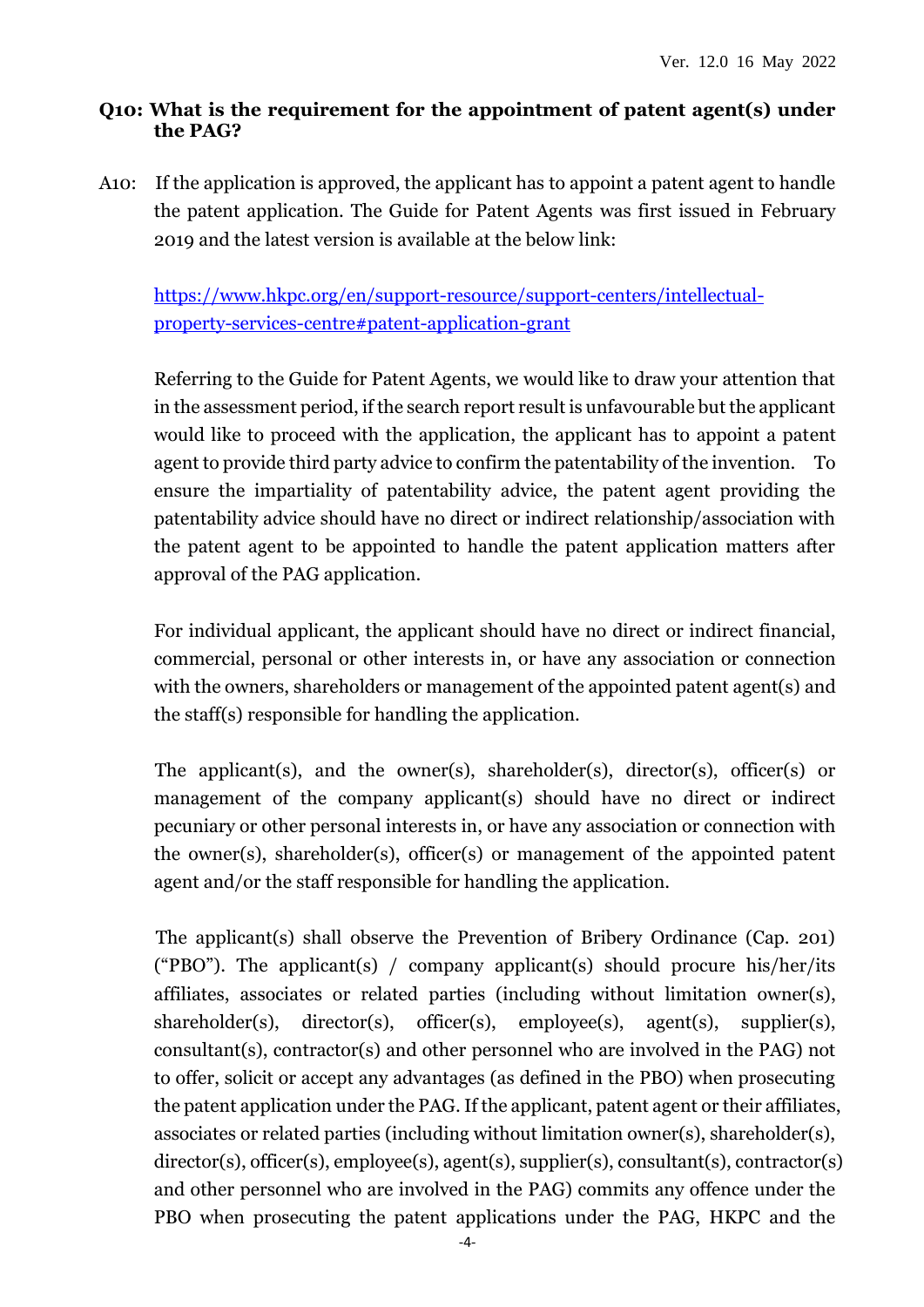HKSAR Government ("Government") shall be entitled to withhold, suspend and/or terminate the PAG immediately and hold the applicant and patent agent liable for any and all losses or damage HKPC and the Government may thereby sustain.

#### **Q11: How much does patent search-cum-technical assessment cost?**

A11: The cost of patent search-cum-technical assessment depends on the complexity of invention. According to our past experience, patent searches and technical assessments normally could be completed within the range of HK\$3,300 to HK\$10,200. The cost may be higher if third party advice (normally from a patent agent/attorney) is required to assess the patentability of the invention. The cost of a typical third party advice report is from HK\$4,500. Please refer to Annex 1 for details.

#### **Q12: What are the details of the procedures of the application?**

- A12: All applications received will be treated in the strictest confidence by the implementation agent. The procedures are as follows:
	- 1. Receive application form
	- 2. Assess the accuracy of the information in the application form
	- 3. Identify if the information is sufficient to start the patent search-cum–technical assessment
	- 4. Determine if the invention has sufficient novelty
	- 5. Conduct patent search-cum-technical assessment
	- 6. Conduct assignee search
	- 7. Obtain a search report. For the search report provided by the applicant, the applicant should provide original or certified true copy of the search report for checking.
	- 8. Conduct face-to-face interview with the inventor(s) in Hong Kong<sup>2</sup>
	- 9. Recommend to the Innovation and Technology Commission to approve or reject the application (the decision of the Commission is final)

Please refer to Annex 2 for details.

 $\overline{a}$ 

<sup>2</sup> Please pay attention to the latest arrangements for "Government buildings and offices" and the requirements for COVID-19 vaccination records in the Vaccine Pass of the Government of the Hong Kong Special Administrative Region. For details, please refer to the website<https://www.coronavirus.gov.hk/eng/vaccine-pass.html#premises>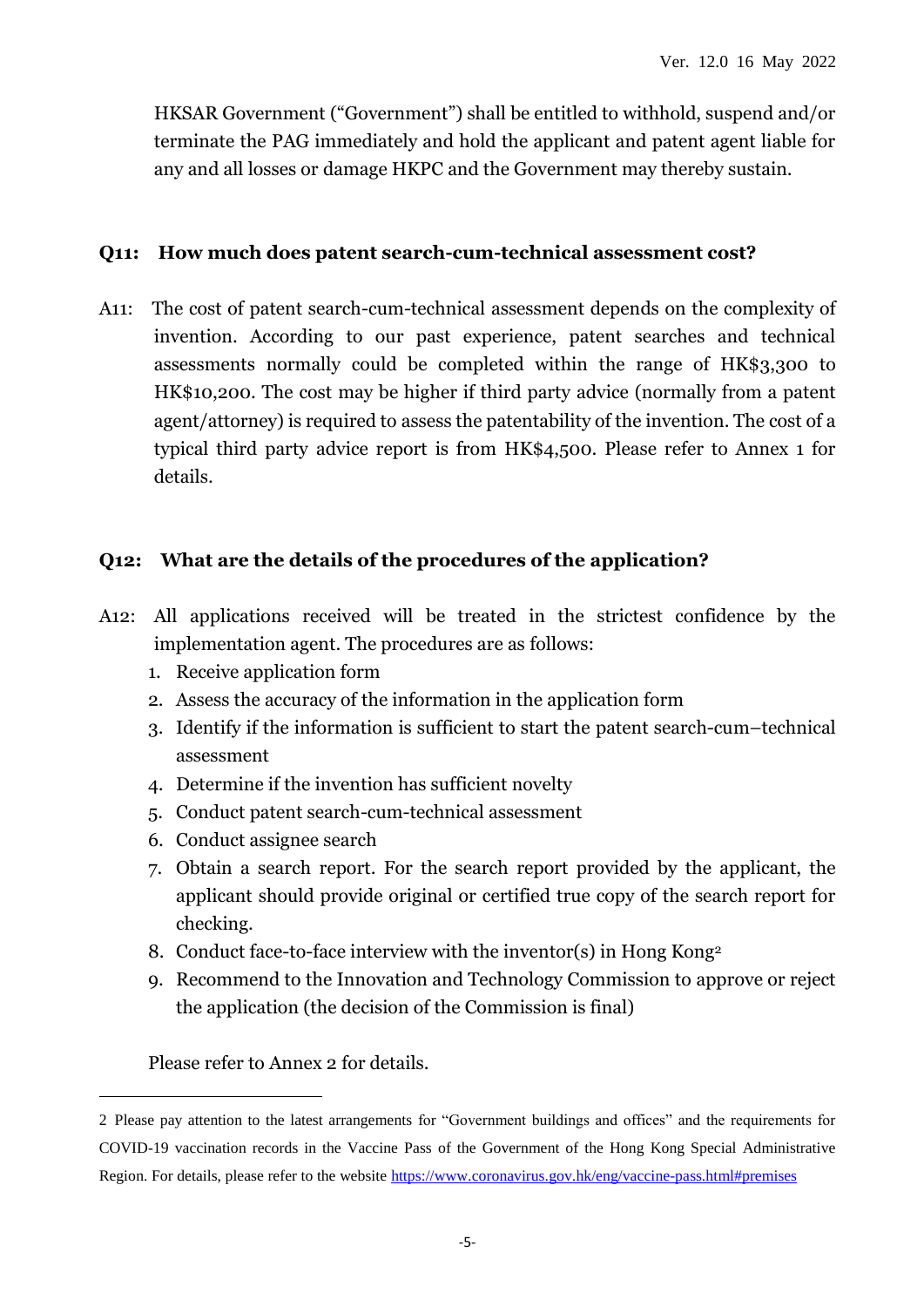#### **Q13: What is patent search-cum-technical assessment?**

A13: The purpose of conducting the patent search-cum-technical assessment is to assess whether the invention is of novelty, inventiveness and industrial applicability, and to check from patent databases covering worldwide published patents or applications of more than 48 countries to identify any prior published patents or applications which are analogous to your invention so as to assess whether the invention has a reasonable chance to obtain an invention patent.

We will conduct the patent search-cum-technical assessment upon receipt of a duly completed application form from the applicant. An assignee search will be conducted first to identify if applicants are eligible to apply for the PAG (i.e. the applicant does not own any granted patents prior to submission of the PAG application) and then a patent search The cost of the patent search-cum-technical assessment will depend on the complexity of the search and assessment and on whether a third party advice (normally from a patent agent/patent attorney) is required. Normally, the direct cost of patent search-cum-assessment without any third party advice will be in the range of HK\$3,300 toHK\$10,200.

If the result of patent search by a patent office indicates that the chance of the invention to obtain an invention patent is slight, the applicant may provide a written response to delineate the distinctive features of the invention from those disclosed in the prior art documents in the patent search report, so as to obtain the third party professional advice on whether the invention has a reasonable chance to obtain an invention patent based on the distinction provided. If the third party professional advice is in line with/similar to the result of the patent search report, i.e. the chance of the invention to obtain an invention patent is slight, the applicant may consider obtaining another and also the final professional advice from another patent agent/attorney on whether the subject invention has a reasonable chance to obtain an invention patent. Based on our experiences, the direct cost of a typical third party advice report is from HK\$4,500, and the total cost for patent search-cumtechnical assessment may go from HK\$15,000.

The entire patent search-cum-technical assessment will only be continued after the applicant is informed and his consent is obtained. **The total direct cost of the patent search-cum-technical assessment shall be paid in advance by the applicant**, 90% of which will be reimbursed from the PAG grant if and after the application is approved. However, if such PAG application is not approved by ITC, the applicant has to bear the total direct cost of the patent search-cum-technical assessment.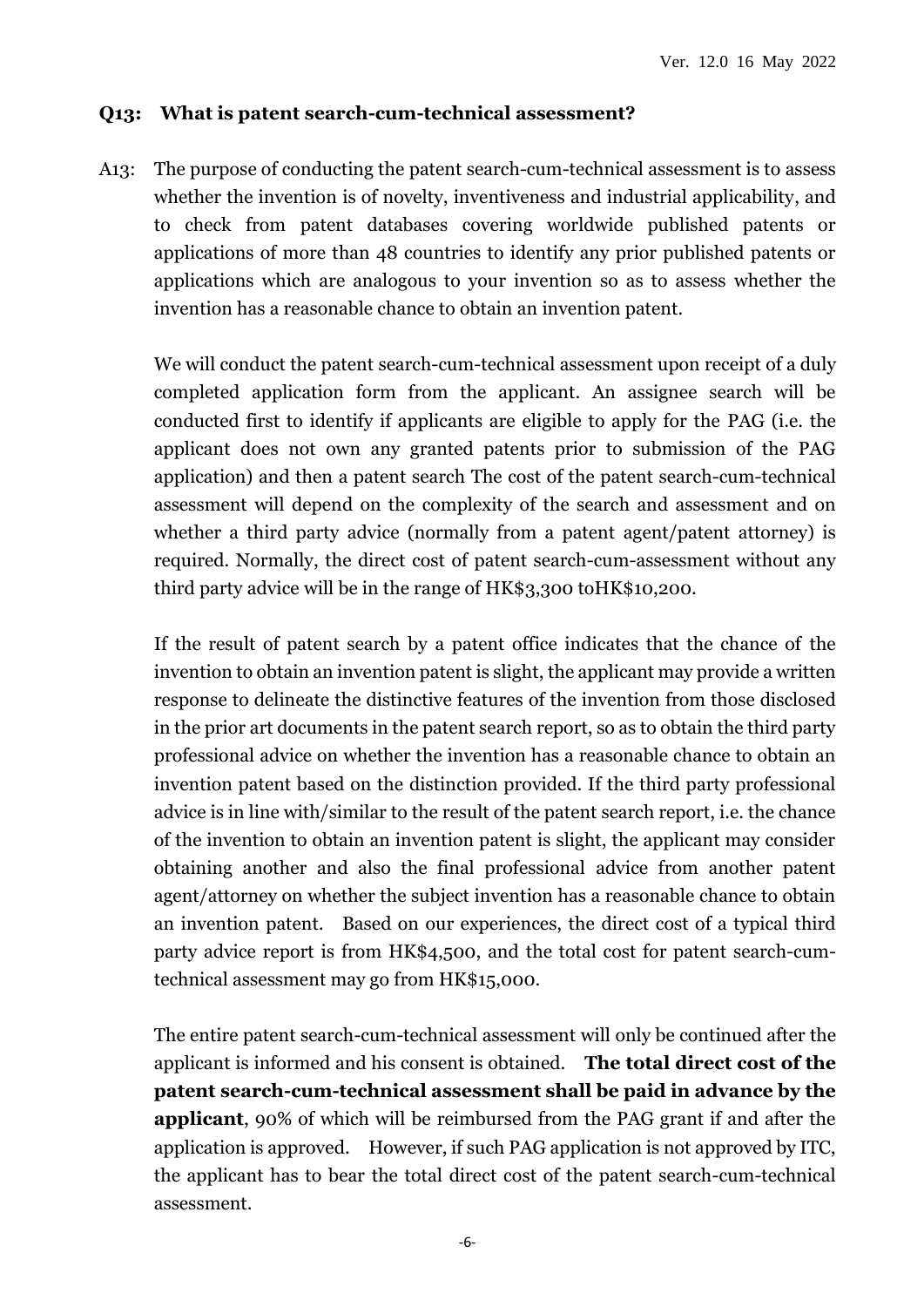To better assist a patent office to obtain accurate patent search result(s), the applicant should fully state the scope sought for patent protection in the "Intended scope of claims" under Part III, A Item 3 of the PAG application form. It should be drafted in such a manner that it defines clearly and concisely the matter for which protection is sought in terms of the technical features of the invention. Please refer to the links at footnotes<sup>3</sup> for reference.

### **Q14: How would it be if the information provided is insufficient?**

A14: We will ask the applicant to provide further information. If the applicant fails to respond or provide relevant information within two months from the date of issue of the second reminder notification by the implementation agent, the application is deemed to be withdrawn.

#### **Q15: How long is the processing time for the application?**

A15: The processing time depends on a number of factors, including the complexity of the inventions, and whether all the necessary information has been provided for processing the case. According to our experience, upon receipt of all the required information from the applicant, it may take about on average 6-9 months to know the outcome of the application.

#### **Q16: How long is the validity of the "Patent Application Grant"?**

A16: The PAG grant is non-transferable and will be valid for **three** years from the date of approval of the application. ITC and/or the implementation agent may contact the applicant or any of the persons mentioned in Part I of the application form directly to enquire the progress/outcome of the registration of patent(s) funded by the PAG within two years after the expiry of the PAG.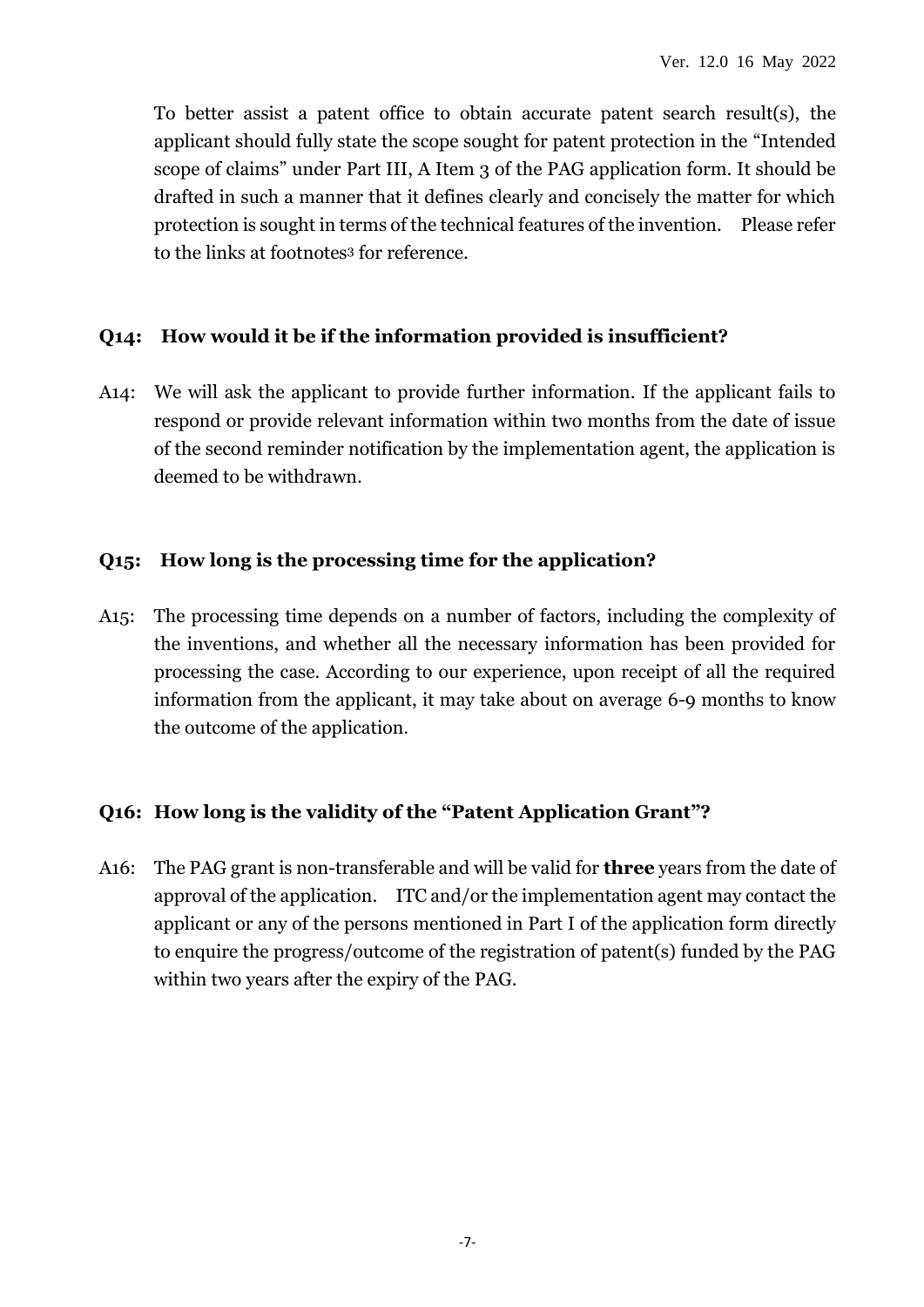Annex 1

### **Fees and Charges for Patent Application Grant Scheme**

Charges on patent search and technical assessment **prior to** funding approval by ITC:

| Activities           | Fee(s) Charged by External Agents                       |
|----------------------|---------------------------------------------------------|
| Obtaining search     | About RMB2,600 to RMB4,100 for obtaining a              |
| report from patent   | search report from CNIPA based on invention             |
| office               | written in Chinese,                                     |
|                      | <b>OR</b>                                               |
|                      | About RMB <sub>5</sub> ,000 to RMB8,100 for obtaining a |
|                      | search report from CNIPA based on invention             |
|                      | written in English*.                                    |
| Obtaining            | HK\$4,500 or more for preparing and writing the         |
| patentability        | patentability advice by an eligible patent agent.       |
| advice from patent   | The fee depends on the complexity of the subject        |
| agent                | invention, distinction of applicant's invention,        |
| (This step is        | and volume of relevant prior arts documents             |
| required if the      | searched.                                               |
| search report is not |                                                         |
| favourable)          |                                                         |

*\* Please note that other national Patent Offices, such as Swedish Patent and Registration can also provide patent search report based on English invention disclosures. A separate quotation could be provided upon request by applicants.*

Based on the above table, the direct cost for conducting patent search and technical assessment is approximately in the range of HK\$3,300 to HK\$10,200 depending on the complexity of the search and assessment and the exchange rate of RMB. A higher fee may incur if the search report is not favourable and patentability advice is required from a patent agent to assess the patentability of the invention. As a reference, the cost of a typical patentability advice report is from HK\$4,500. In such case, the total cost for patent search-cum-technical assessment may go to HK\$15,000.